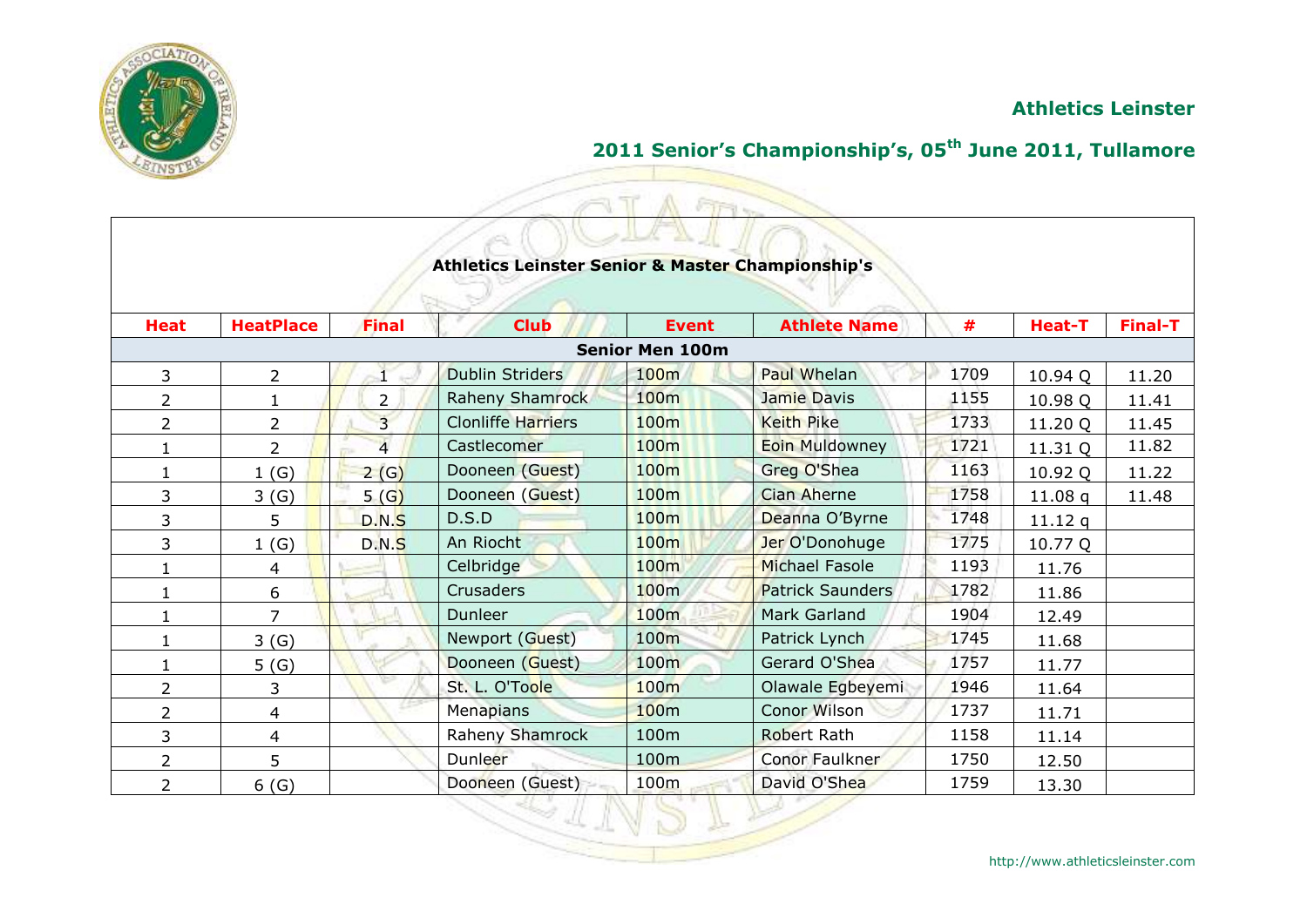

| <b>Heat</b>    | <b>HeatPlace</b> | <b>Final</b>   | <b>Club</b>               | $ET-1$<br><b>Event</b>         | <b>Athlete Name</b>     | #    | <b>Heat-T</b> | <b>Final-T</b> |
|----------------|------------------|----------------|---------------------------|--------------------------------|-------------------------|------|---------------|----------------|
|                |                  |                |                           | Senior Men 100m (contd.)       |                         |      |               |                |
| $\mathbf{3}$   | 6(G)             |                | Mayo (Guest)              | 100m                           | John Walkin             | 1820 | 12.15         |                |
|                |                  |                |                           | <b>Senior Men 110m Hurdles</b> |                         |      |               |                |
|                |                  | $\sqrt{1}$     | <b>Clonliffe Harriers</b> | 110m H                         | Conor McCrossan         | 1139 |               | 16.66          |
|                |                  | $\overline{2}$ | St. Joseph's              | 110m H                         | <b>Austin Lee</b>       | 1913 |               | 20.26          |
|                |                  |                |                           | <b>Senior Men 200m</b>         |                         |      |               |                |
| 1              | $\overline{2}$   |                | Castlecomer               | 200 <sub>m</sub>               | <b>Eoin Muldowney</b>   | 1721 | N.T Q         | 22.16          |
| 1              | 1                | $\overline{2}$ | <b>Raheny Shamrock</b>    | 200 <sub>m</sub>               | <b>Jamie Davis</b>      | 1155 | N.T Q         | 22.22          |
| $\overline{2}$ | $\overline{2}$   | $\overline{3}$ | Crusaders                 | 200 <sub>m</sub>               | <b>Patrick Saunders</b> | 1782 | N.T Q         | 24.10          |
| $\overline{2}$ | 3                | $\overline{4}$ | Celbridge                 | 200 <sub>m</sub>               | <b>Michael Fasole</b>   | 1193 | N.T Q         | 24.27          |
| $\mathbf{1}$   | 5                | 5 <sup>1</sup> | D.S.D                     | 200 <sub>m</sub>               | Deanna O'Byrne          | 1748 | 22.99q        | N.T            |
|                | 3                | 3(G)           | Dooneen (Guest)           | 200 <sub>m</sub>               | David O'Shea            | 1759 | N.T Q         | 22.47          |
| $\overline{2}$ |                  | 4(G)           | Iverlagh (Guest)          | 200 <sub>m</sub>               | Colm Lynch              | 1755 | N.T Q         | 23.23          |
| 2              | 4                | 5(G)           | Dooneen (Guest)           | 200m                           | Gerard O'Shea           | 1757 | N.T Q         | 23.83          |
| 1              | 4                |                | Dooneen (Guest)           | 200 <sub>m</sub>               | Cian Aherne             | 1758 | 23.00         |                |
| $\mathbf{1}$   | $\overline{7}$   |                | Newport (Guest)           | 200 <sub>m</sub>               | Patrick Lynch           | 1745 | N.T           |                |
| $\mathbf{1}$   | 8                |                | Dunleer                   | 200 <sub>m</sub>               | <b>Sheriff Adegoke</b>  | 1752 | N.T           |                |
| $\overline{2}$ | 4                |                | <b>Raheny Shamrock</b>    | 200m                           | Michael Hynes           | 1157 | 24.00         |                |
| 2              | 5                |                | Ratoath Ms.               | 200m                           | Neil Finnegan           | 1982 | 24.60         |                |
| $\overline{2}$ | 6                |                | Crusaders                 | 200 <sub>m</sub>               | <b>Kevin Tucker</b>     | 1855 | N.T           |                |
| $\mathbf{1}$   | 6                |                | Menapians                 | 200 <sub>m</sub>               | <b>Conor Wilson</b>     | 1737 | N.T           |                |
| $\overline{2}$ | $\overline{7}$   |                | Dunleer                   | 200m                           | <b>Mark Garland</b>     | 1904 | N.T           |                |
|                |                  |                |                           |                                |                         |      |               |                |
|                |                  |                |                           |                                |                         |      |               |                |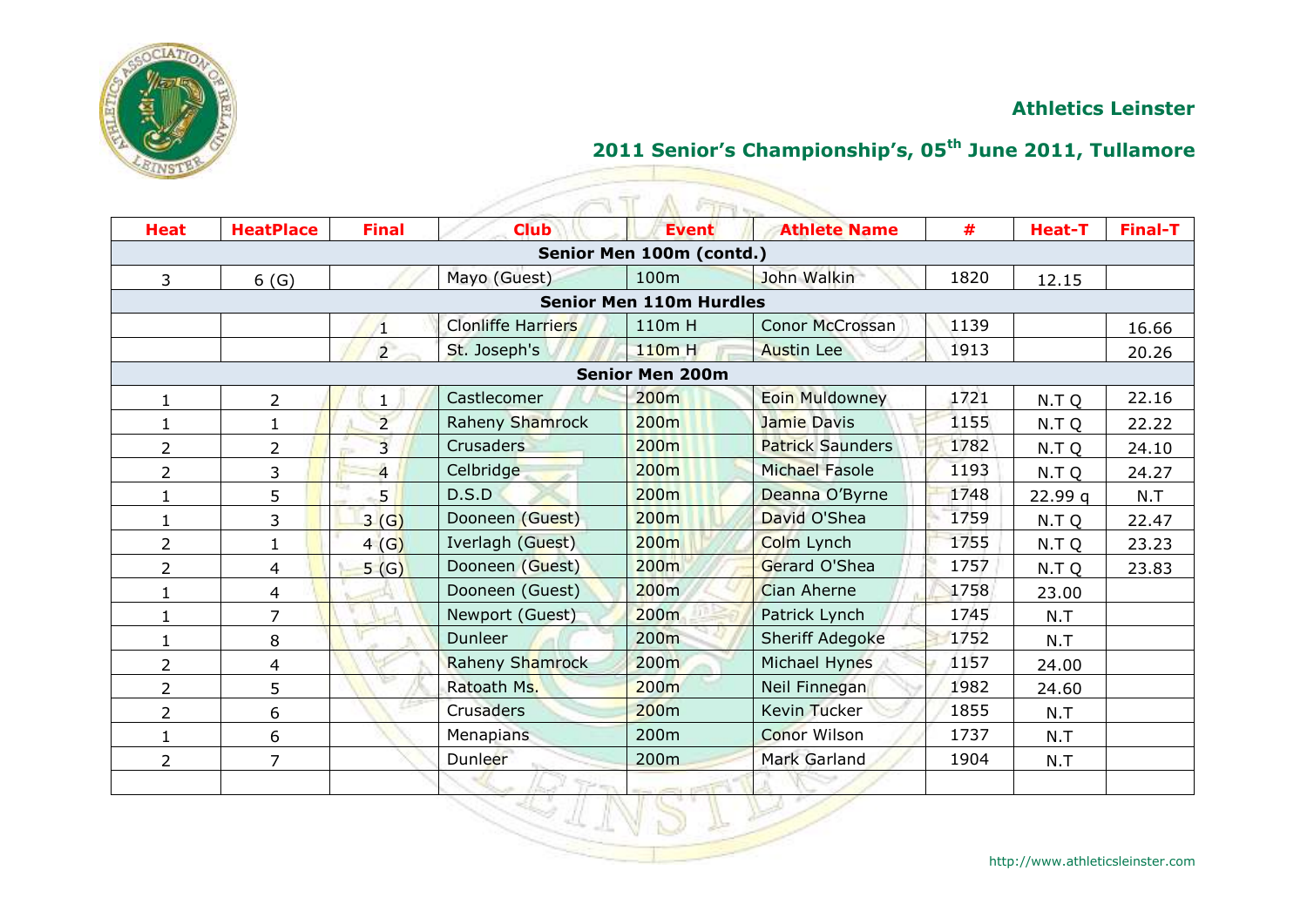

|             |                  |                |                               | <b>FIFT</b>                    |                        |      |               |                |
|-------------|------------------|----------------|-------------------------------|--------------------------------|------------------------|------|---------------|----------------|
| <b>Heat</b> | <b>HeatPlace</b> | <b>Final</b>   | <b>Club</b>                   | <b>Event</b>                   | <b>Athlete Name</b>    | #    | <b>Heat-T</b> | <b>Final-T</b> |
|             |                  |                |                               | <b>Senior Men 400m</b>         |                        |      |               |                |
|             |                  |                | Raheny Shamrock               | 400m                           | <b>Kieran Kelly</b>    | 1747 |               | N.T            |
|             |                  | $\overline{2}$ | <b>Dunleer</b>                | 400m                           | <b>Mark Garland</b>    | 1904 |               | N.T            |
|             |                  | 3              | Donore                        | 400m                           | Jevgenijs Nemiro       | 1841 |               | N.T            |
|             |                  | $\overline{4}$ | Metro St. Brigids             | 400m                           | <b>Daire Carroll</b>   | 1971 |               | N.T            |
|             |                  | (G)<br>1       | Shercock (Guest)              | 400m                           | <b>Craig Lynch</b>     | 1734 |               | N.T            |
|             |                  | 2(G)           | Iverlagh (Guest)              | 400m                           | <b>Colm Lynch</b>      | 1755 |               | N.T            |
|             |                  |                |                               | <b>Senior Men 400m Hurdles</b> |                        |      |               |                |
|             |                  |                | D.S.D                         | 400m H                         | Jonathan Miller        | 1774 |               | 55.41          |
|             |                  | $\overline{2}$ | Dunleer                       | 400m H                         | <b>Sheriff Adegoke</b> | 1752 |               | 01:05.44       |
|             |                  | 1(G)           | Carrick-on-Shannon            | 400m H                         | Gerard O Donnell       | 1744 |               | 54.44          |
|             |                  |                |                               | <b>Senior Men 800m</b>         |                        |      |               |                |
|             |                  | 41             | <b>Clonliffe Harriers</b>     | 800m                           | Stephen Harkness       | 1854 |               | 02:00.98       |
|             |                  | $\overline{2}$ | Donore                        | 800m                           | Jevgenijs Nemiro       | 1841 |               | 02:01.78       |
|             |                  | $\overline{3}$ | Crusaders                     | 800m                           | <b>Rob Cross</b>       | 1159 |               | 02:08.17       |
|             |                  |                |                               | <b>Senior Men 800m B</b>       |                        |      |               |                |
|             |                  | 1              | Rathfarnham                   | 800m B                         | <b>Gerald Claffey</b>  | 1842 |               | 02:06.97       |
|             |                  | $\overline{2}$ | St. Coca's                    | 800m B                         | Andrew Smyth           | 1989 |               | 02:05.41       |
|             |                  | $\overline{3}$ | <b>Tullamore Harriers</b>     | 800m B                         | Maurice Fitzgerald     | 1978 |               | 02:22.50       |
|             |                  | $\overline{4}$ | <b>Tullamore Harriers</b>     | 800m B                         | Alan O'Neil            | 1763 |               | 02:20.05       |
|             |                  |                |                               | <b>Senior Men 1500m</b>        |                        |      |               |                |
|             |                  | 1              | Rathfarnham                   | 1500m                          | Sean Hehir             | 1925 |               | 4.10.16        |
|             |                  | $\overline{2}$ | Rathfarnham<br><b>The low</b> | 1500m                          | Louis McCarthy         | 1926 |               | 4.12.37        |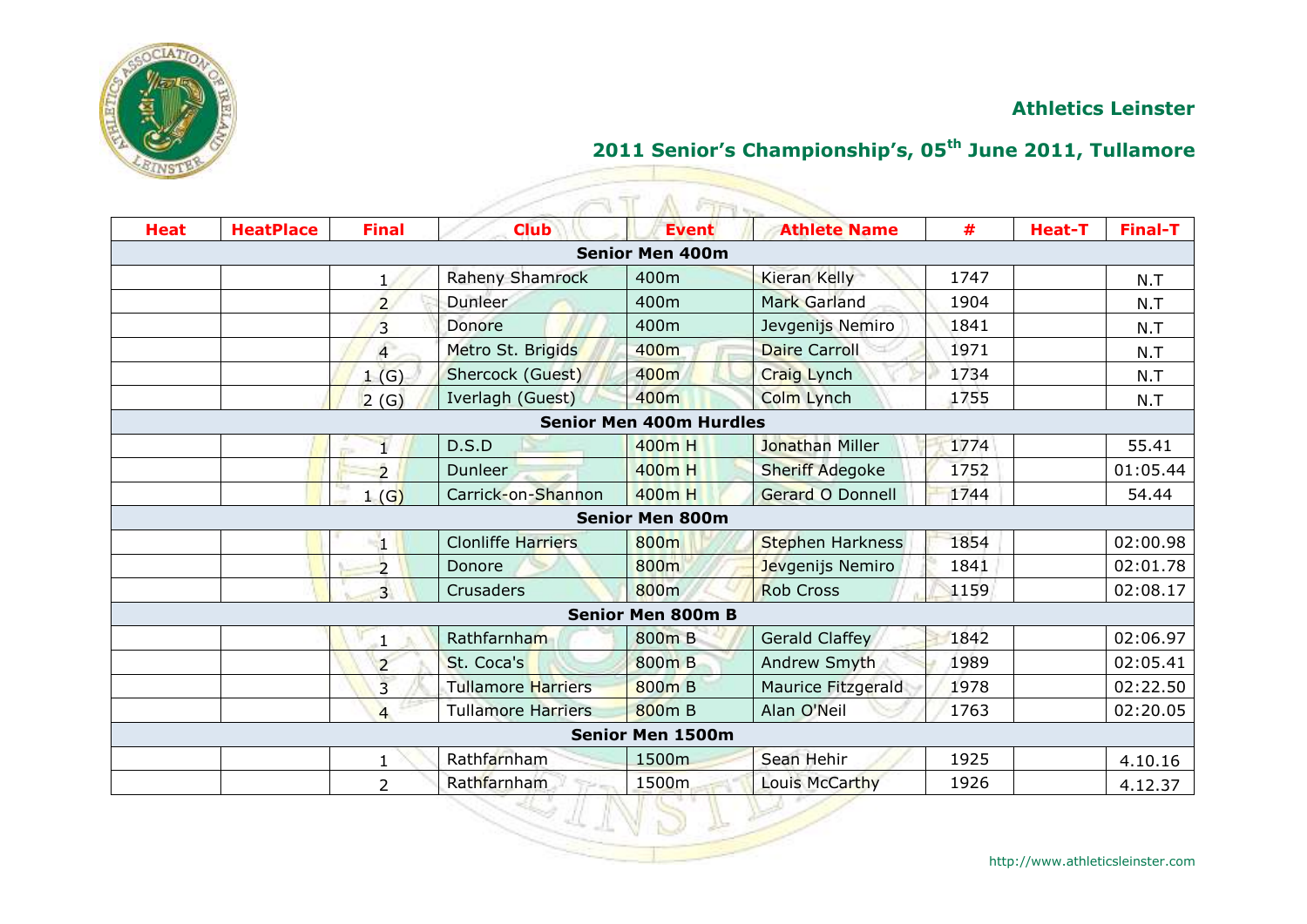

# **2011 Senior's Championship's, 05th June 2011, Tullamore**

| <b>Heat</b> | <b>HeatPlace</b> | <b>Final</b>            | <b>Club</b>               | <b>Event</b>                   | <b>Athlete Name</b>       | #    | <b>Heat-T</b> | <b>Final-T</b> |
|-------------|------------------|-------------------------|---------------------------|--------------------------------|---------------------------|------|---------------|----------------|
|             |                  |                         |                           | Senior Men 1500m (contd.)      |                           |      |               |                |
|             |                  | 3                       | Drogheda & D.             | 1500m                          | <b>Derek Winters</b>      | 1831 |               | 4.12.93        |
|             |                  | $\overline{4}$          | K.C.H                     | 1500m                          | <b>Toss Hayes</b>         | 1921 |               | 4.16.68        |
|             |                  | 5                       | Rathfarnham               | 1500m                          | Ian Lugram                | 1927 |               | 4.20.64        |
|             |                  | 6                       | Dunboyne                  | 1500m                          | Morgan McDonagh           | 1985 |               | 4.24.64        |
|             |                  | $\overline{7}$          | K.C.H                     | 1500m                          | David McPearson           | 1922 |               | 4.30.96        |
|             |                  | 8                       | Newbridge                 | 1500 <sub>m</sub>              | <b>Eoin Bertt</b>         | 1963 |               | 4.32.85        |
|             |                  | $\overline{9}$          | Rathfarnham               | 1500m                          | <b>Gerald Claffey</b>     | 1842 |               | 4.36.99        |
|             |                  | 1(G)                    | Togher (Guest)            | 1500m                          | <b>Shane Coffey</b>       | 1723 |               | 4.21.13        |
|             |                  | 2(G)                    | Guest                     | 1500m                          | <b>Caoibhinn Kelly</b>    | 1197 |               | 4.21.70        |
|             |                  |                         |                           | <b>Senior Men SteepleChase</b> |                           |      |               |                |
|             |                  | $\overline{\mathbf{1}}$ | St. L. O'Toole            | Steeplechase                   | <b>Brian Kirwan</b>       | 1945 |               | 10:27.97       |
|             |                  | $\overline{2}$          | <b>Mullingar Harriers</b> | Steeplechase                   | Paddy Kelly               | 1739 |               | 11:04.61       |
|             |                  |                         |                           | <b>Senior Men 5000m</b>        |                           |      |               |                |
|             |                  | $\mathbf{1}$            | Rathfarnham               | 5000m                          | Sean Hehir                | 1925 |               | 14.49.79       |
|             |                  | $\overline{2}$          | Crusaders                 | 5000m                          | Ronan Kearns              | 1766 |               | 16.05.15       |
|             |                  | 3                       | Metro St. Brigids         | 5000m                          | Kevin Mulligan            | 1969 |               | 16.17.29       |
|             |                  | $\overline{4}$          | North Laois               | 5000m                          | <b>Cormac Fitzpatrick</b> | 1974 |               | 16.22.60       |
|             |                  | 5                       | K.C.H                     | 5000m                          | David McPearson           | 1922 |               | 16.53.26       |
|             |                  | 6                       | Kilcoole                  | 5000m                          | Richard Hourihan          | 1834 |               | 17.07.84       |
|             |                  | $\overline{7}$          | St. Abban's               | 5000m                          | James Nolan               | 1140 |               | 17.30.36       |
|             |                  |                         |                           |                                |                           |      |               |                |
|             |                  |                         |                           |                                |                           |      |               |                |

http://www.athleticsleinster.com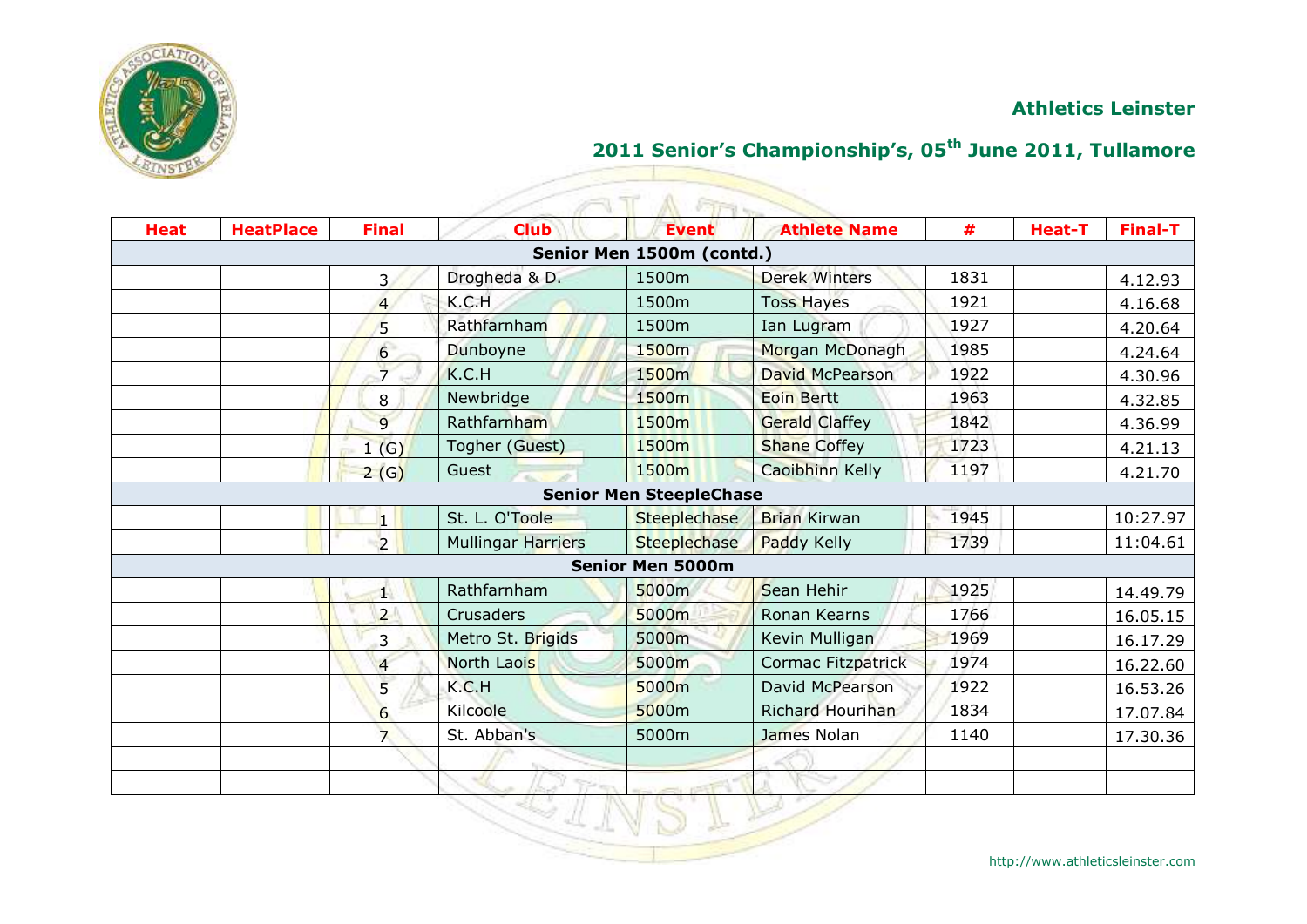

|                              | $\sqrt{1+1}$     |                 |                           |            |                     |      |               |                     |  |  |  |
|------------------------------|------------------|-----------------|---------------------------|------------|---------------------|------|---------------|---------------------|--|--|--|
| <b>Heat</b>                  | <b>HeatPlace</b> | <b>Final</b>    | <b>Club</b>               | Event      | <b>Athlete Name</b> |      | <b>Heat-T</b> | Final-T $\parallel$ |  |  |  |
| <b>Senior Men 5000m Walk</b> |                  |                 |                           |            |                     |      |               |                     |  |  |  |
|                              |                  |                 | <b>Mullingar Harriers</b> | 5000m Walk | Paddy Kelly         | 1739 |               |                     |  |  |  |
|                              |                  |                 | St. L. O'Toole            | 5000m Walk | David Kidd          | 1765 |               |                     |  |  |  |
|                              |                  | $\mathsf{L}(G)$ | Tougher (Guest)           | 5000m Walk | Tim Healy           | 1148 |               | 23:16.03            |  |  |  |

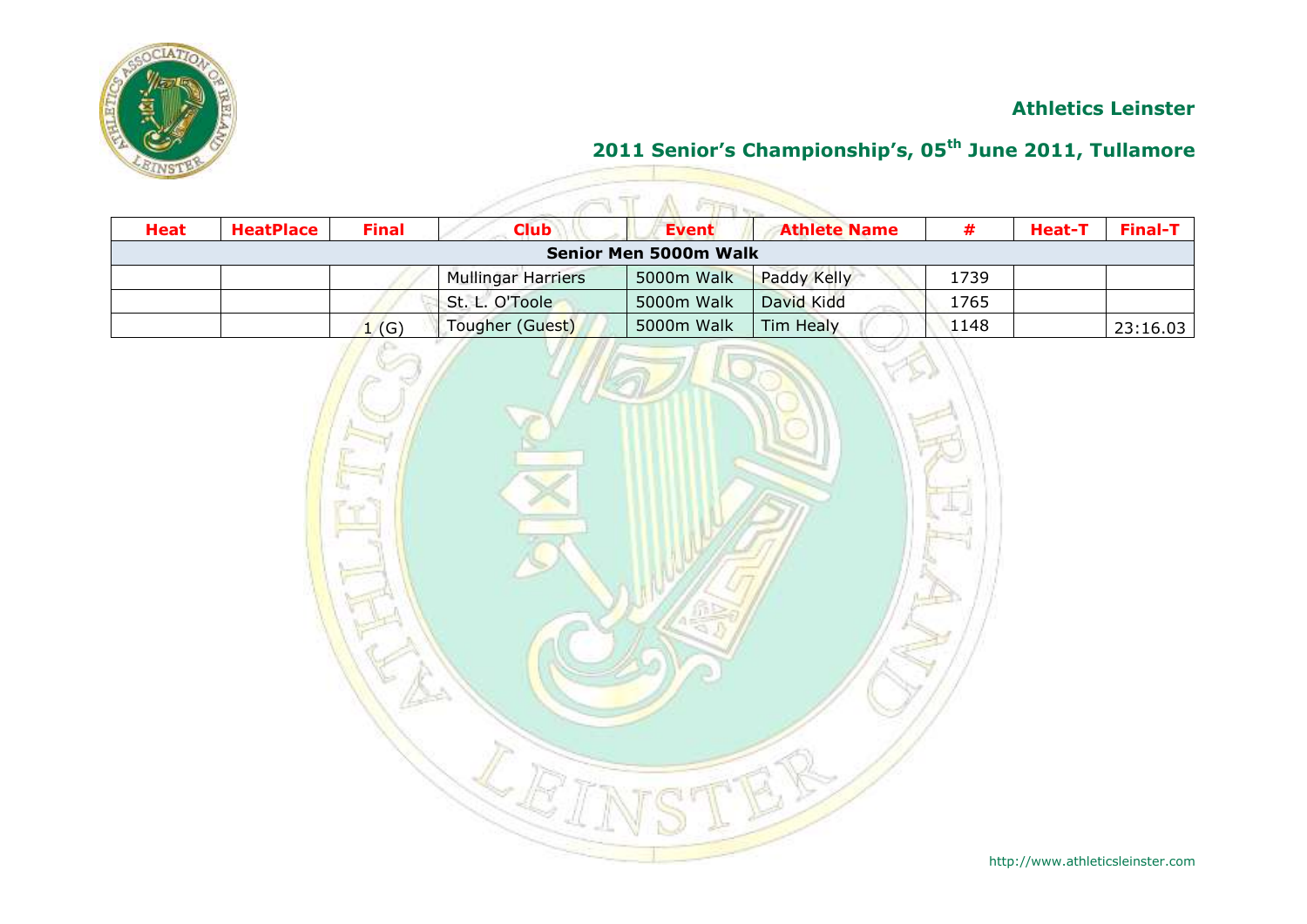

# **2011 Senior's Championship's, 05th June 2011, Tullamore**

| <b>Heat</b> | <b>HeatPlace</b> | <b>Final</b>   | <b>Club</b>        | <b>Event</b>                | <b>Athlete Name</b>   | #    | <b>Distance</b> |  |
|-------------|------------------|----------------|--------------------|-----------------------------|-----------------------|------|-----------------|--|
|             |                  |                |                    | <b>Senior Men Discus</b>    |                       |      |                 |  |
|             |                  | $\mathbf{1}$   | St. Abban's        | <b>Discus</b>               | <b>Aidan Kelly</b>    | 1960 | 31.57           |  |
|             |                  | $\overline{2}$ | St. Joseph's       | <b>Discus</b>               | <b>Austin Lee</b>     | 1913 | 30.71           |  |
|             |                  | $\overline{3}$ | Kildare            | <b>Discus</b>               | Michael Kenny         | 1825 | 29.78           |  |
|             |                  |                |                    | <b>Senior Men Hammer</b>    |                       |      |                 |  |
|             |                  |                | <b>Crusaders</b>   | Hammer                      | <b>Killian Barry</b>  | 1760 | 55.99           |  |
|             |                  | $\overline{2}$ | D.M.P.             | <b>Hammer</b>               | <b>Thomas Furlong</b> | 1754 | 52.23           |  |
|             |                  | $\overline{3}$ | St. Abban's        | <b>Hammer</b>               | <b>Aidan Kelly</b>    | 1960 | 24.55           |  |
|             |                  |                |                    | <b>Senior Men Javelin</b>   |                       |      |                 |  |
|             |                  |                | St. L. O'Toole     | <b>Javelin</b>              | Louis Wildenboer      | 1943 | 54.12           |  |
|             |                  | $2^{\bullet}$  | Sli Cualann        | <b>Javelin</b>              | <b>Adam Rice</b>      | 1790 | 53.90           |  |
|             |                  | $\overline{3}$ | Fr. Murphy         | <b>Javelin</b>              | <b>Rory Gunning</b>   | 1164 | 50.91           |  |
|             |                  | $\overline{4}$ | Navan              | <b>Javelin</b>              | <b>Barry Kirwan</b>   | 1901 | 48.46           |  |
|             |                  | 5              | Trim               | <b>Javelin</b>              | <b>Shane Aston</b>    | 1156 | 37.88           |  |
|             |                  | 6              | <b>Dunleer</b>     | <b>Javelin</b>              | <b>Conor Faulkner</b> | 1750 | 34.29           |  |
|             |                  | 1(G)           | Newport (Guest)    | Javelin                     | Dara Ryan             | 1972 | 36.12           |  |
|             |                  |                |                    | <b>Senior Men Long Jump</b> |                       |      |                 |  |
|             |                  |                | K.C.H              | Long Jump                   | Dean Brennan          | 1924 | 6.14            |  |
|             |                  | $\overline{2}$ | Mullingar Harriers | Long Jump                   | Paddy Kelly           | 1739 | 5.59            |  |
|             |                  | $\overline{3}$ | St. L. O'Toole     | Long Jump                   | Olawale Egbeyemi      | 1946 | 5.42            |  |
|             |                  | 1(G)           | Shercock (Guest)   | Long Jump                   | Paul Smith            | 1771 | 6.53            |  |
|             |                  |                |                    |                             |                       |      |                 |  |
|             |                  |                |                    |                             |                       |      |                 |  |
|             |                  |                |                    |                             |                       |      |                 |  |

#### AT A AR 17

http://www.athleticsleinster.com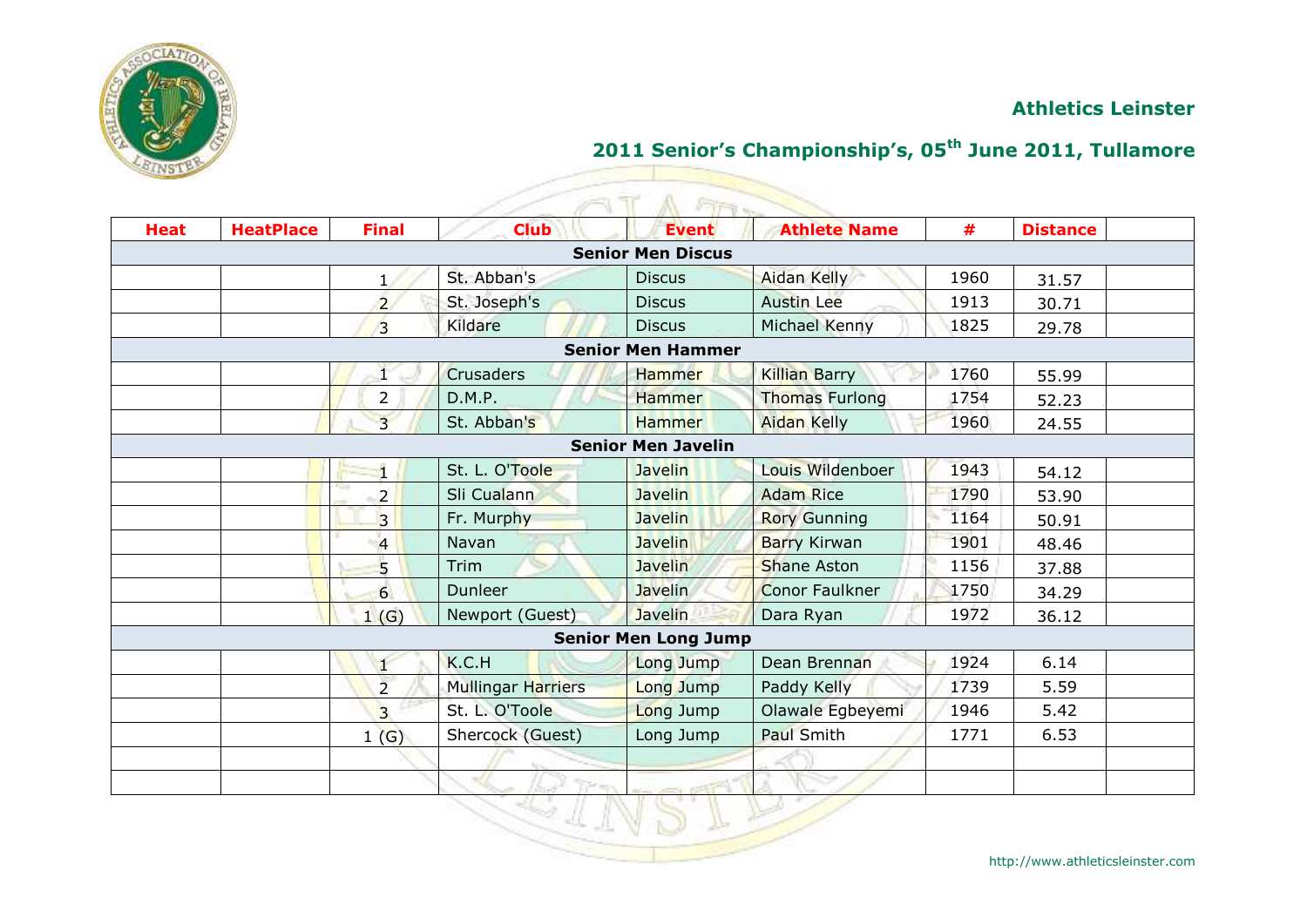

|             |                  |                          |                           | <b>Fire</b>                   |                       |      |                 |  |
|-------------|------------------|--------------------------|---------------------------|-------------------------------|-----------------------|------|-----------------|--|
| <b>Heat</b> | <b>HeatPlace</b> | <b>Final</b>             | <b>Club</b>               | <b>Event</b>                  | <b>Athlete Name</b>   | #    | <b>Distance</b> |  |
|             |                  |                          |                           | <b>Senior Men Pole Vault</b>  |                       |      |                 |  |
|             |                  |                          | <b>Raheny Shamrock</b>    | Pole Vault                    | <b>Stuart Greene</b>  | 1998 | 4.10            |  |
|             |                  | $\overline{2}$           | St. Joseph's              | Pole Vault                    | <b>Austin Lee</b>     | 1913 | 2.40            |  |
|             |                  |                          |                           | <b>Senior Men Shot Putt</b>   |                       |      |                 |  |
|             |                  | Æ.                       | Myshall                   | <b>Shot Putt</b>              | <b>Francis Abbey</b>  | 1853 | 14.03           |  |
|             |                  | $\overline{2}$           | Kilcoole                  | <b>Shot Putt</b>              | <b>Conor O'Reilly</b> | 1161 | 10.41           |  |
|             |                  | 3                        | <b>Tullamore Harriers</b> | <b>Shot Putt</b>              | Joseph Mulligan       | 1821 | 9.69            |  |
|             |                  |                          |                           | <b>Senior Men Triple Jump</b> |                       |      |                 |  |
|             |                  | <b>Taxable</b>           | St. L. O'Toole            | <b>Triple Jump</b>            | Olawale Egbeyemi      | 1946 | 10.55           |  |
|             |                  | $\overline{\phantom{0}}$ | St. Joseph's              | <b>Triple Jump</b>            | <b>Austin Lee</b>     | 1913 | 10.24           |  |
|             |                  |                          |                           | <b>Senior Men Weight</b>      |                       |      |                 |  |
|             |                  |                          | St. Abban's               | Weight                        | <b>Aidan Kelly</b>    | 1960 | 5.40            |  |
|             |                  | $\overline{2}$           | <b>Tullamore Harriers</b> | Weight                        | Joseph Mulligan       | 1821 | 5.32            |  |

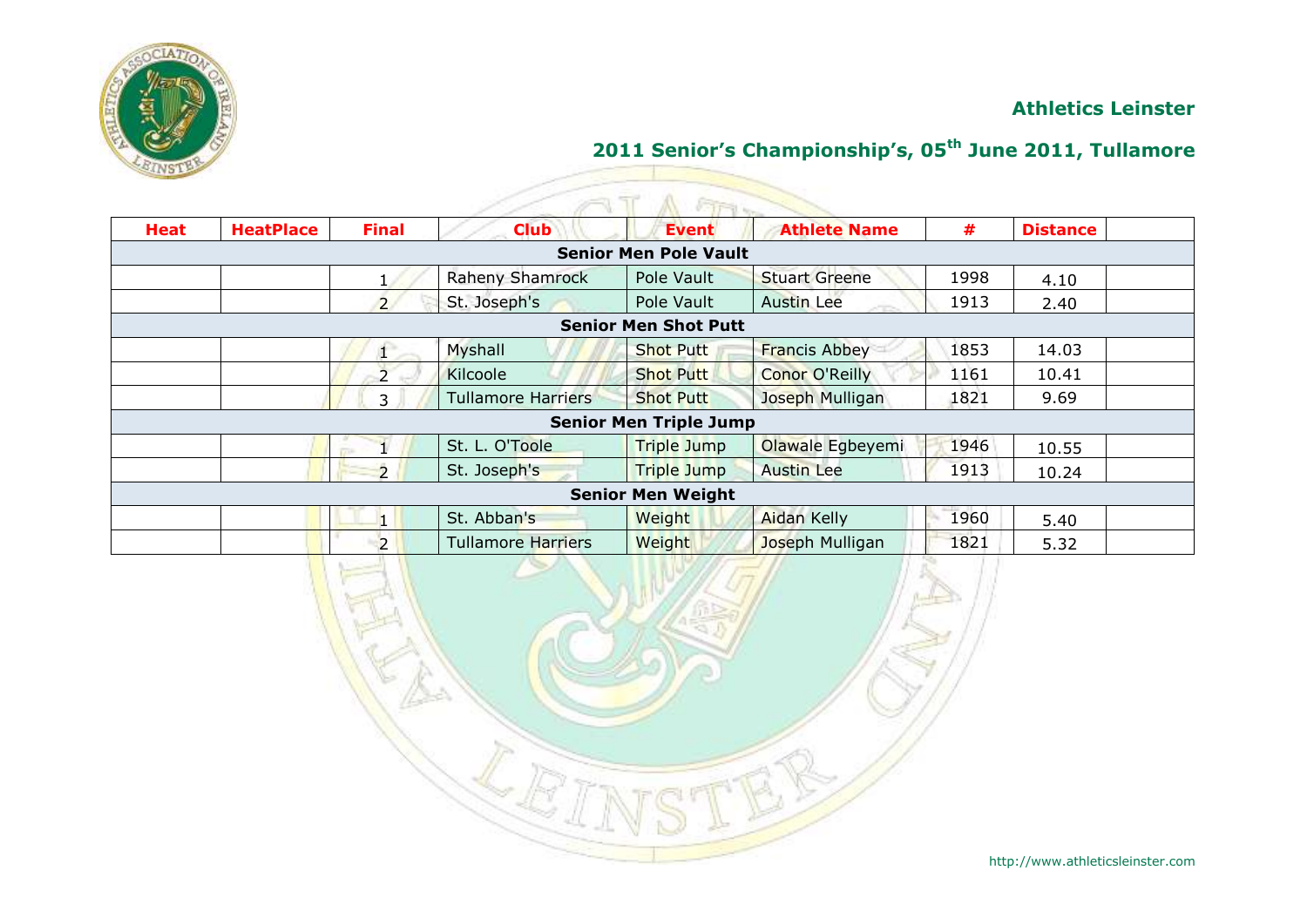

|             |                  |                |                     | <b>STAN</b>                      |                            |      |               |                |
|-------------|------------------|----------------|---------------------|----------------------------------|----------------------------|------|---------------|----------------|
| <b>Heat</b> | <b>HeatPlace</b> | <b>Final</b>   | <b>Club</b>         | <b>Event</b>                     | <b>Athlete Name</b>        | #    | <b>Heat-T</b> | <b>Final-T</b> |
|             |                  |                |                     | <b>Senior Women 100m</b>         |                            |      |               |                |
|             |                  |                | D.S.D               | 100 <sub>m</sub>                 | <b>Aoife McNeil</b>        | 1160 | 12.07         |                |
|             |                  | $\overline{2}$ | <b>Dunleer</b>      | 100m                             | Geraldine Finnegan         | 1906 | 14.66         |                |
|             |                  |                |                     | <b>Senior Women 100m Hurdles</b> |                            |      |               |                |
|             |                  | Æ.             | St. L. O'Toole      | 100m H                           | Leona Byrne                | 1944 | N.T           |                |
|             |                  | $\overline{2}$ | Craughwell (Guest)  | 100m H                           | Sarah Finnegan             | 1819 | N.T           |                |
|             |                  |                |                     | <b>Senior Women 200m</b>         |                            |      |               |                |
|             |                  |                | D.S.D               | 200 <sub>m</sub>                 | <b>Aoife McNeil</b>        | 1160 | 25.60         |                |
|             |                  | $\overline{2}$ | D.M.P.              | 200 <sub>m</sub>                 | <b>Antoinette Stafford</b> | 1841 | 26.65         |                |
|             |                  | 1(G)           | Newport (Guest)     | 200 <sub>m</sub>                 | Eimear Lynch               | 1746 | 27.47         |                |
|             |                  | 3(G)           | Borrisokane (Guest) | 200 <sub>m</sub>                 | Angela Hogan               | 1741 | 28.43         |                |
|             |                  |                |                     | <b>Senior Women 400m</b>         |                            |      |               |                |
|             |                  | 41             | D.S.D               | 400m                             | <b>Sinead Denny</b>        | 1761 | 57.53         |                |
|             |                  | $\overline{2}$ | Raheny Shamrock     | 400m                             | <b>Susie Giblin</b>        | 1144 | 1.03.80       |                |
|             |                  | $\overline{3}$ | Dunleer             | 400 <sub>m</sub>                 | Geraldine Finnegan         | 1906 | 1.10.74       |                |
|             |                  | 2(G)           | Newport (Guest)     | 400m                             | Eimear Lynch               | 1746 | 1.00.63       |                |
|             |                  | 3(G)           | Borrisokane (Guest) | 400m                             | Angela Hogan               | 1741 | 1.03.54       |                |
|             |                  |                |                     | <b>Senior Women 100m Hurdles</b> |                            |      |               |                |
|             |                  |                | Dunleer             | 400m H                           | Geraldine Finnegan         | 1906 | 01:12.56      |                |
|             |                  |                |                     | <b>Senior Women 800m</b>         |                            |      |               |                |
|             |                  |                | D.S.D.              | 800m                             | <b>Sinead Denny</b>        | 1761 | 02:23.01      |                |
|             |                  | $\overline{2}$ | Dunleer             | 800m                             | Geraldine Finnegan         | 1906 | 02:52.19      |                |
|             |                  | 3              | Mullingar Harriers  | 800m                             | Aoife Hogan                | 1780 | 02:59.44      |                |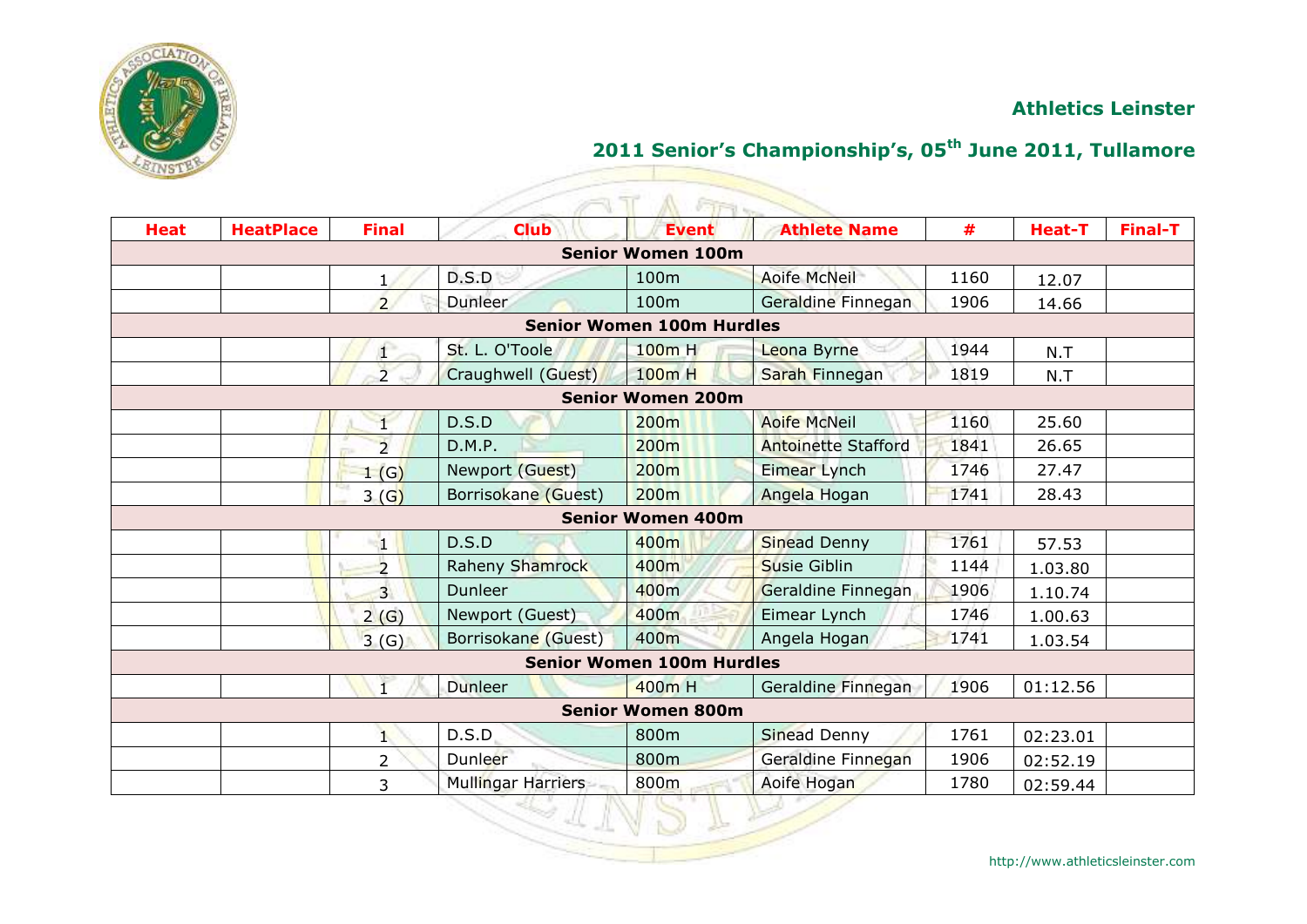

| <b>Heat</b> | <b>HeatPlace</b> | <b>Final</b>   | <b>Club</b> | <b>Event</b>               | <b>Athlete Name</b> | #    | Heat-T   | <b>Final-T</b> |
|-------------|------------------|----------------|-------------|----------------------------|---------------------|------|----------|----------------|
|             |                  |                |             | Senior Women 800m (Contd.) |                     |      |          |                |
|             |                  | 4              | St. Paul's  | 800m                       | Jennifer Higgins    | 1720 | 03:00.41 |                |
|             |                  |                |             | <b>Senior Women 1500m</b>  |                     |      |          |                |
|             |                  |                | Sli Culann  | 1500m                      | Deirdre Byrne       | 1195 | 4.22.63  |                |
|             |                  | $\overline{2}$ | Kilcoole    | 1500m                      | <b>Una Britton</b>  | 1832 | 4.47.42  |                |
|             |                  | $\overline{3}$ | Gowran      | 1500m                      | Mary Ellen Doyle    |      | 5.03.98  |                |
|             |                  |                |             | <b>Senior Women 5000m</b>  |                     |      |          |                |
|             |                  |                | D.M.P.      | 5000m                      | Ciara Wilson        | 1162 | 18.18.04 |                |
|             |                  |                |             |                            |                     |      |          |                |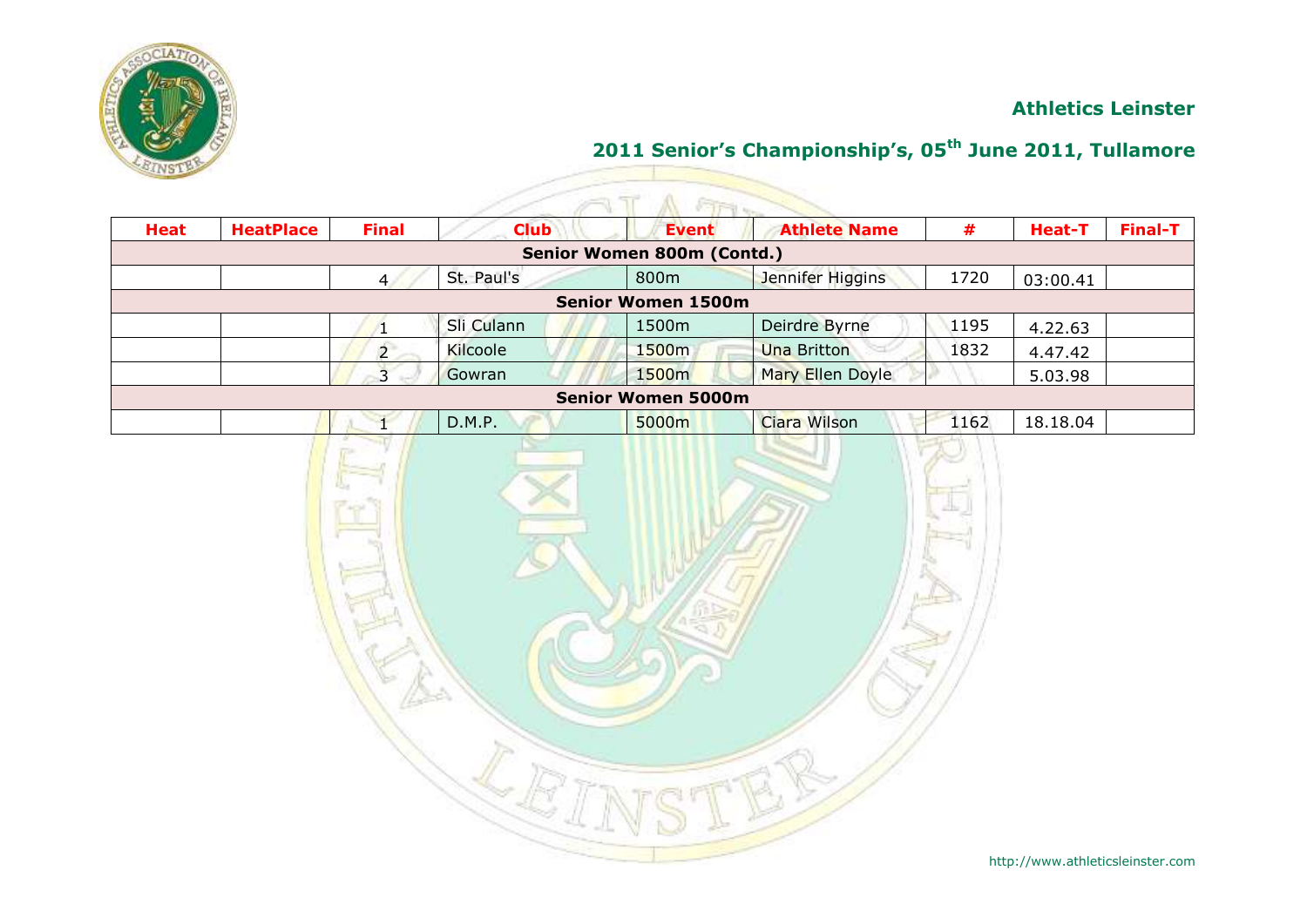

# **2011 Senior's Championship's, 05th June 2011, Tullamore**

| <b>Heat</b> | <b>HeatPlace</b> | <b>Final</b>   | <b>Club</b>               | A FIFT<br><b>Event</b>      | <b>Athlete Name</b>        | #    | <b>Distance</b> |
|-------------|------------------|----------------|---------------------------|-----------------------------|----------------------------|------|-----------------|
|             |                  |                |                           | <b>Senior Women Discus</b>  |                            |      |                 |
|             |                  | $\mathbf{1}$   | Gowran                    | <b>Discus</b>               | Sophie Parkinson           | 1725 | 35.30           |
|             |                  | $\overline{2}$ | St. Paul's                | <b>Discus</b>               | Emma Owens                 | 1718 | 34.03           |
|             |                  | $\overline{3}$ | <b>Tullamore Harriers</b> | <b>Discus</b>               | Kelley Cunningham          | 1808 | 29.09           |
|             |                  | $\overline{4}$ | St. Abban's               | <b>Discus</b>               | Shauna Daly                | 1955 | 28.61           |
|             |                  | $\overline{5}$ | St. Abban's               | <b>Discus</b>               | <b>Emma Daly</b>           | 1954 | 27.13           |
|             |                  | 6              | St. Joseph's              | <b>Discus</b>               | Emma Fenlon                | 1919 | 25.89           |
|             |                  | $\overline{7}$ | St. Peter's               | <b>Discus</b>               | <b>Frances Rogers</b>      | 1962 | 22.98           |
|             |                  | 8              | <b>Dunleer</b>            | <b>Discus</b>               | Geraldine Finnegan         | 1906 | 16.47           |
|             |                  | 1(G)           | Tralee (Guest)            | <b>Discus</b>               | <b>Claire Fitzgerald</b>   | 1769 | 45.42           |
|             |                  |                |                           | <b>Senior Women Hammer</b>  |                            |      |                 |
|             |                  | 1              | D.M.P.                    | <b>Hammer</b>               | <b>Charlotte O'Farrell</b> | 1840 | 44.94           |
|             |                  | $\overline{2}$ | Fr. Murphy                | <b>Hammer</b>               | <b>Grainne Miggin</b>      | 1149 | 39.00           |
|             |                  | $\overline{3}$ | St. Joseph's              | <b>Hammer</b>               | Emma Fenlon                | 1919 | 21.56           |
|             |                  | $\overline{4}$ | <b>Dunleer</b>            | <b>Hammer</b>               | Geraldine Finnegan         | 1906 | 13.59           |
|             |                  |                |                           | <b>Senior Women Javelin</b> |                            |      |                 |
|             |                  |                | D.S.D                     | Javelin                     | Anita Fitzgibbon           | 1143 | 39.41           |
|             |                  | $\overline{2}$ | St. Abban's               | <b>Javelin</b>              | Emma Daly                  | 1954 | 30.60           |
|             |                  | $\overline{3}$ | Dunleer                   | <b>Javelin</b>              | Geraldine Finnegan         | 1906 | 27.66           |
|             |                  | $\overline{4}$ | St. Joseph's              | <b>Javelin</b>              | Emma Fenlon                | 1919 | 21.73           |
|             |                  | 1(G)           | Bandon (Guest)            | Javelin                     | <b>Roisin Howard</b>       | 1852 | 24.39           |
|             |                  |                |                           |                             |                            |      |                 |
|             |                  |                |                           |                             |                            |      |                 |